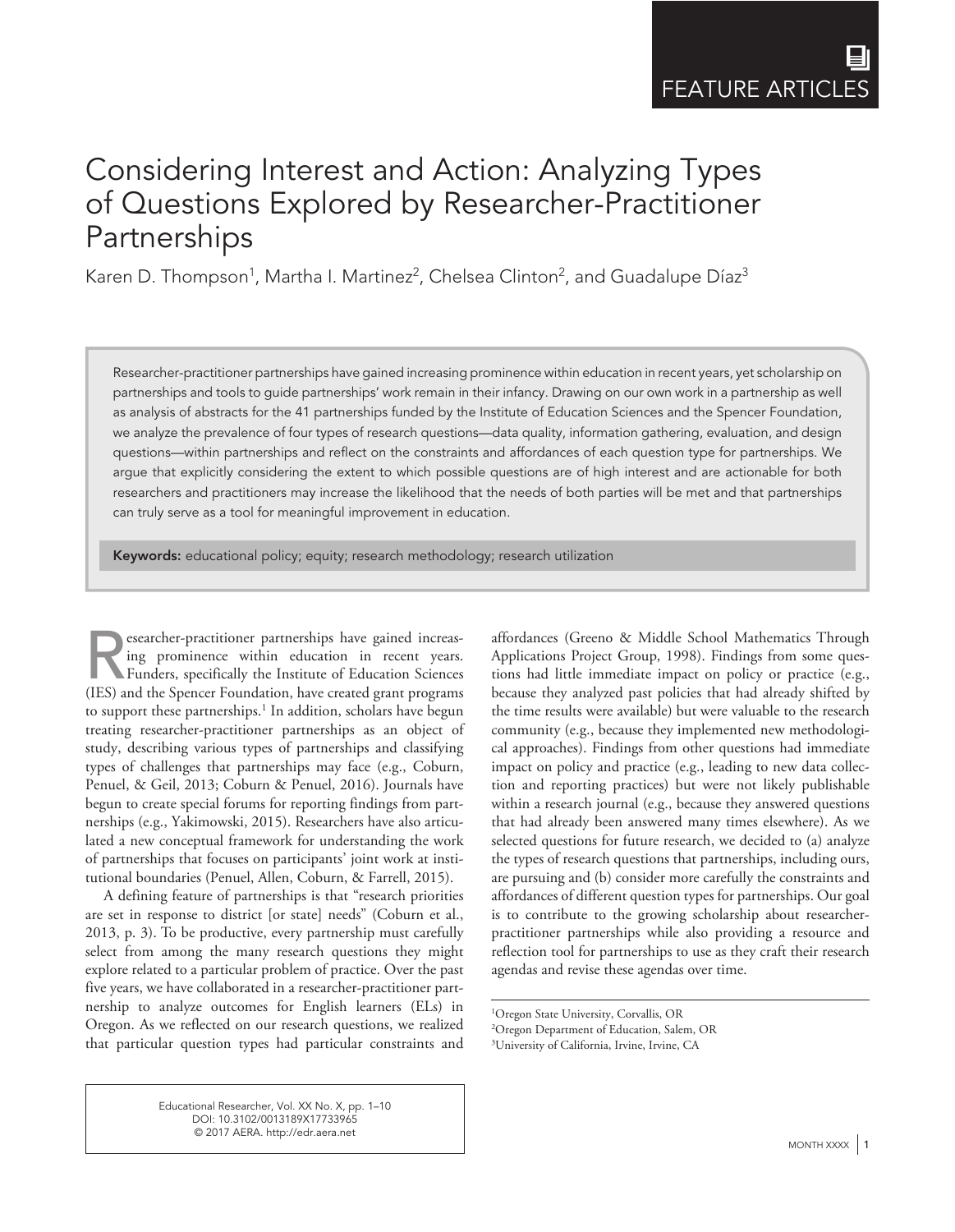We briefly describe key constructs we used in our analysis, first describing the way we categorized partnership research questions and second describing the constructs of *interest* and *action* that we used to analyze how particular questions might meet the needs of practitioners and researchers. We then provide more detail on our methods, first for our analysis of other partnerships' research questions and second for our use of our own partnership as a case study. Next, we consider each type of research question in turn, discussing its prevalence across partnerships, describing key features of taking up questions of each type within partnerships, and considering the ways in which a question of each type met the needs of practitioners and researchers within our own partnership. Finally, we offer thoughts about the hybrid and iterative nature of partnership research.

#### Types of Research Questions Within **Partnerships**

Education research has a history of efforts to delineate types of research questions. For example, in response to stipulation in federal law that "scientifically based" research inform education policy, a National Research Council (NRC) report attempted to codify key scientific principles that should undergird education research and described types of questions that researchers explore (Shavelson & Towne, 2002). Specifically, the report catalogued three types of education research questions: (a) What is happening? (b) Is there a systematic effect? and (c) Why or how is the effect happening? (Shavelson & Towne, 2002). In other cases, scholars have attempted to specify key features of a particular type of research. For example, Johnson (2001) proposed a typology for nonexperimental quantitative research questions based on the research objective (descriptive, predictive, or explanatory) and the time period under study (retrospective, cross-sectional, or longitudinal).

In our analysis of research questions within partnerships, we build on the work of these scholars and others who have categorized types of education research questions. We delineate four types of questions. Table 1 lists each question type along with its frequency across partnerships, a definition, and examples (discussed in more detail later). First, data quality questions provide information about the availability, validity, and reliability of data, answering questions such as: What data do we have? Are these data accurate? and/or What other data do we need? Second, information gathering provides answers to descriptive and/or predictive questions such as: How many…? or What is the relationship between…? Third, evaluation questions ask: What is the effect of this program or policy? Fourth, design questions ask: What new tool or system would address this problem? While we define these four types of questions separately, we see overlap and fluidity among them, with questions of one type often entailing questions of another type, as we discuss in more detail later. In addition, we see the research questions partnerships pursue as dynamic and evolving, with initial answers to questions of one type quickly leading to new questions of a similar or different type. These types of research questions are not unique to partnerships. However, as we discuss later, the structure of partnerships creates particular constraints and affordances for different question types, in part because of the ways in which

# Constraints and Affordances of Question Types Within Partnerships: Considerations of Interest and Action

Scholars describe the tension that often exists within partnerships due to the different institutional realities in which researchers and practitioners operate (Coburn et al., 2013; Conaway, Keesler, & Schwartz, 2015; Donovan, Wigdor, & Snow, 2003; López Turley & Stevens, 2015; Snow, 2015**)**. Definitions of partnerships typically emphasize that they focus on persistent problems of practice within a mutualistic context of sustained interaction that benefits both researchers and practitioners (Coburn et al., 2013; Donovan et al., 2003; Snow, 2015). As any researcher knows, there is a large gap between identifying a topic for research and determining the specific questions to explore. For partnerships, we argue that once they have defined a problem of practice, there may be ways in which careful consideration of the needs of both researchers and practitioners can inform the selection of particular types of research questions that will be mutually beneficial to pursue.

We assert that two key factors shape the constraints and affordances of question types for partnerships: (a) *sphere of interest*: To whom is this particular question of interest? and (b) *sphere of action*: How could we act on what we learn from answering this particular question? While all research benefits from consideration of interest and action, because partnerships involve people inhabiting two distinct roles—whose spheres of interest and spheres of action are also distinct—considerations of interest and action take on particular importance within partnerships. Within the factor of interest, related questions include: How significant is the issue this question addresses? Who within the education agency wants to know the answer to this? Who within other education agencies wants to know the answer to this? Who within the research community wants to know the answer to this? Has a similar question been answered elsewhere? Within the factor of action, related questions include: Are we in a position to change *existing* policy/practice based on research findings? Could findings inform the agency's *future* policy/practice? Could findings inform the policy/practice decisions of other education agencies?

Some research questions are of high interest from a practitioner's perspective because they address a very significant issue that impacts key aspects of the agency's work. Researchers' interest in questions shares some features of practitioners' interest, with value placed on significant issues that are widely relevant. For example, a key criterion in evaluating applications for grants from the Institute of Education Sciences is the extent to which the application describes the significance of the research. However, researchers are also charged with making unique contributions to scholarship. Therefore, researchers may be more interested in questions that are novel and address a clear gap in existing knowledge.

When considering the factor of action, practitioners' and researchers' positions are even more distinct. Individual practitioners have power to make changes in particular types of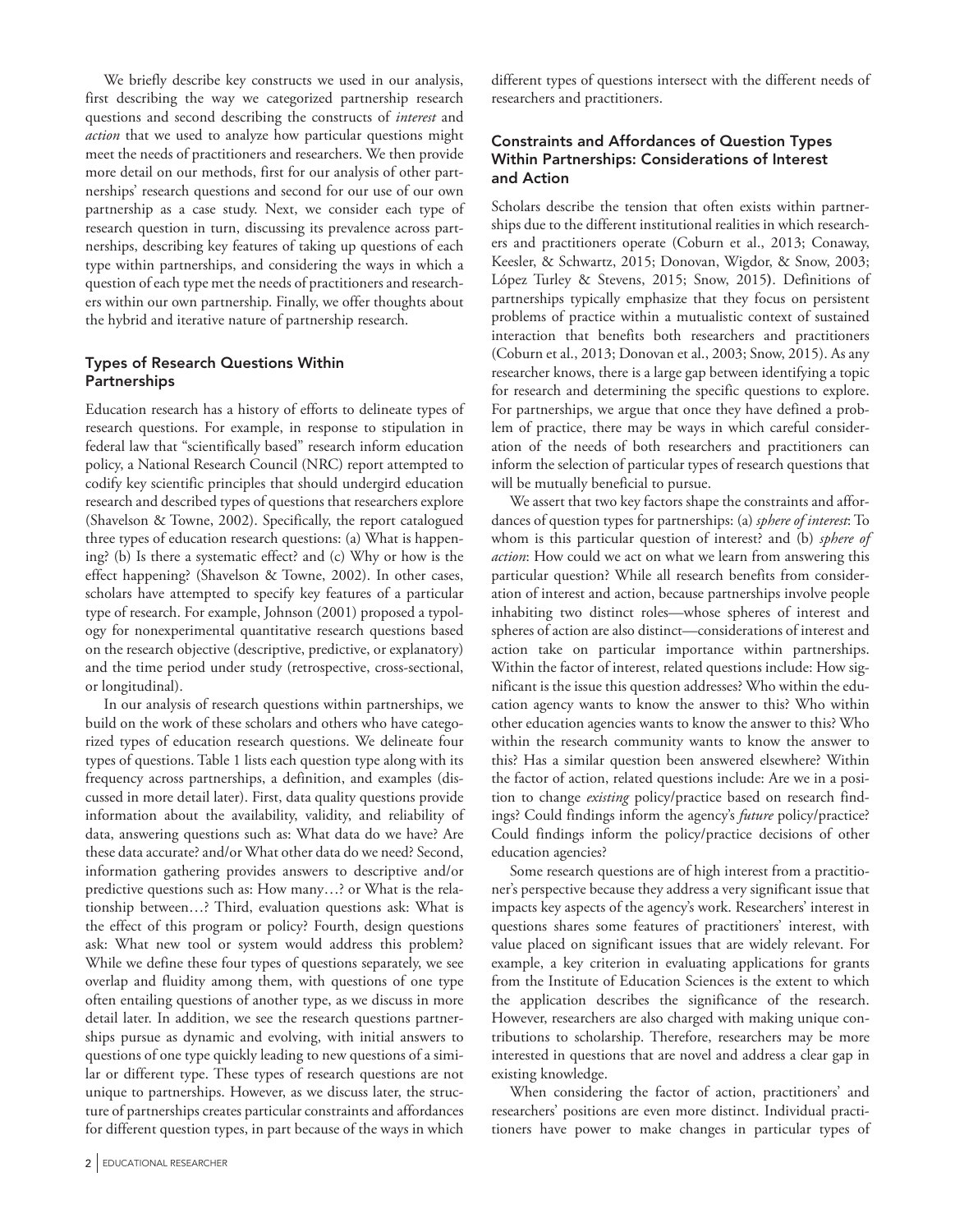Table 1 Typology of Questions for Researcher-Practitioner Partnerships

| <b>Type</b>           | Frequency                                          | Definition                                                                                                                                                                                                                                                                                                                                                                                                                                                                                                                                                                                                                                                                                                                                                                                                                             | <b>Examples</b>                                                                                                                                                                                                                                                                                                                                                                                                                                                                                                                                                                                                                                                                                                                                                                                                                                      |
|-----------------------|----------------------------------------------------|----------------------------------------------------------------------------------------------------------------------------------------------------------------------------------------------------------------------------------------------------------------------------------------------------------------------------------------------------------------------------------------------------------------------------------------------------------------------------------------------------------------------------------------------------------------------------------------------------------------------------------------------------------------------------------------------------------------------------------------------------------------------------------------------------------------------------------------|------------------------------------------------------------------------------------------------------------------------------------------------------------------------------------------------------------------------------------------------------------------------------------------------------------------------------------------------------------------------------------------------------------------------------------------------------------------------------------------------------------------------------------------------------------------------------------------------------------------------------------------------------------------------------------------------------------------------------------------------------------------------------------------------------------------------------------------------------|
| Data quality          | Total: 41/41<br>Explicit: 16/41<br>Implicit: 25/41 | Data quality questions provide information about<br>the availability, validity, and reliability of data,<br>answering questions such as: What data do we<br>have? Are these data accurate? and/or What<br>additional data may we need that we do not<br>currently have?<br>Partnerships with explicit data quality questions<br>explicitly include these questions as a focus of<br>their work. For partnerships with implicit data<br>quality questions, it can be inferred that they<br>will need to address data quality questions to<br>accomplish their goals, but the data quality<br>questions are not an explicit focus.                                                                                                                                                                                                       | Types of activities: Creating new data elements, new<br>metrics, or new types of data collection; merging<br>data from multiple agencies to create a new data set;<br>investigating the validity and reliability of measures;<br>using existing variables to create indicators; developing<br>instruments<br>Specific examples:<br>Explicit data quality question: Merging data from the<br>foster care system with statewide education data<br>and establishing new metrics for how changes in<br>foster care placement are related to changes in<br>school stability<br>Implicit data quality question: Supporting progress<br>monitoring within prekindergarten programs but<br>without explicit discussion of inventorying current<br>data from progress monitoring and determining<br>additional progress monitoring data that may be<br>needed |
| Information gathering | Total: 41/41                                       | Information gathering provides answers to<br>descriptive and/or predictive questions such<br>as: How many? or What is the relationship<br>between?                                                                                                                                                                                                                                                                                                                                                                                                                                                                                                                                                                                                                                                                                     | Types of activities: Tabulating frequencies, determining<br>predictors, understanding trajectories (using<br>descriptive methods)<br>Specific examples: Identifying the 3rd-, 5th-, and 8th-<br>grade indicators that are most predictive of students'<br>college readiness by the end of 11th grade; analyzing<br>information about the range of early childhood<br>education experiences among entering kindergarteners                                                                                                                                                                                                                                                                                                                                                                                                                            |
| Evaluation            | <b>Total: 9/41</b>                                 | Evaluation questions ask: What is the effect of this<br>program or policy?                                                                                                                                                                                                                                                                                                                                                                                                                                                                                                                                                                                                                                                                                                                                                             | Types of activities: Conducting experiments (e.g.,<br>randomized controlled trials), conducting quasi-<br>experimental analysis (e.g., regression discontinuity<br>designs, propensity score matching), potentially<br>including qualitative analysis as component<br>Specific examples: Using quasi-experimental methods<br>to compare outcomes for community college students<br>who did and did not participate in accelerated basic<br>skills courses, along with interviews of program<br>directors; using difference-in-difference to estimate<br>how performance pay and monitoring impacts where<br>teachers want to teach                                                                                                                                                                                                                   |
| Design                | Total: 26/41<br>Explicit: 4/41<br>Implicit: 22/41  | Design questions ask: What new materials,<br>activities, and/or systems would address this<br>problem? Focus is on understanding a particular<br>problem of practice while also collaboratively<br>constructing a solution, perhaps by designing a<br>new tool or process that accomplishes particular<br>goals for learning and/or system change.<br>Partnerships with explicit design questions<br>explicitly describe using elements of design<br>research, such as iterative cycles through which<br>a tool, intervention, process, and/or product<br>will be refined. Partnerships with implicit<br>design questions describe designing materials,<br>activities, and/or systems to address a problem<br>of practice but do not explicitly describe the<br>design process or incorporate iteration and<br>continuous improvement. | Types of activities: Conducting a needs assessment;<br>using plan-do-study-act cycles; iteratively refining<br>new materials, activities, and/or systems to be used by<br>practitioners<br>Specific examples:<br>Explicit design question: Using design research cycles<br>to develop practical measures that teachers can<br>use to assess and leverage improvement in middle<br>school mathematics discussions<br>Implicit design question: Designing professional<br>development courses for adult education case<br>managers by using information gathered about case<br>managers' current practices and student outcomes<br>but without explicit discussion of the design process                                                                                                                                                               |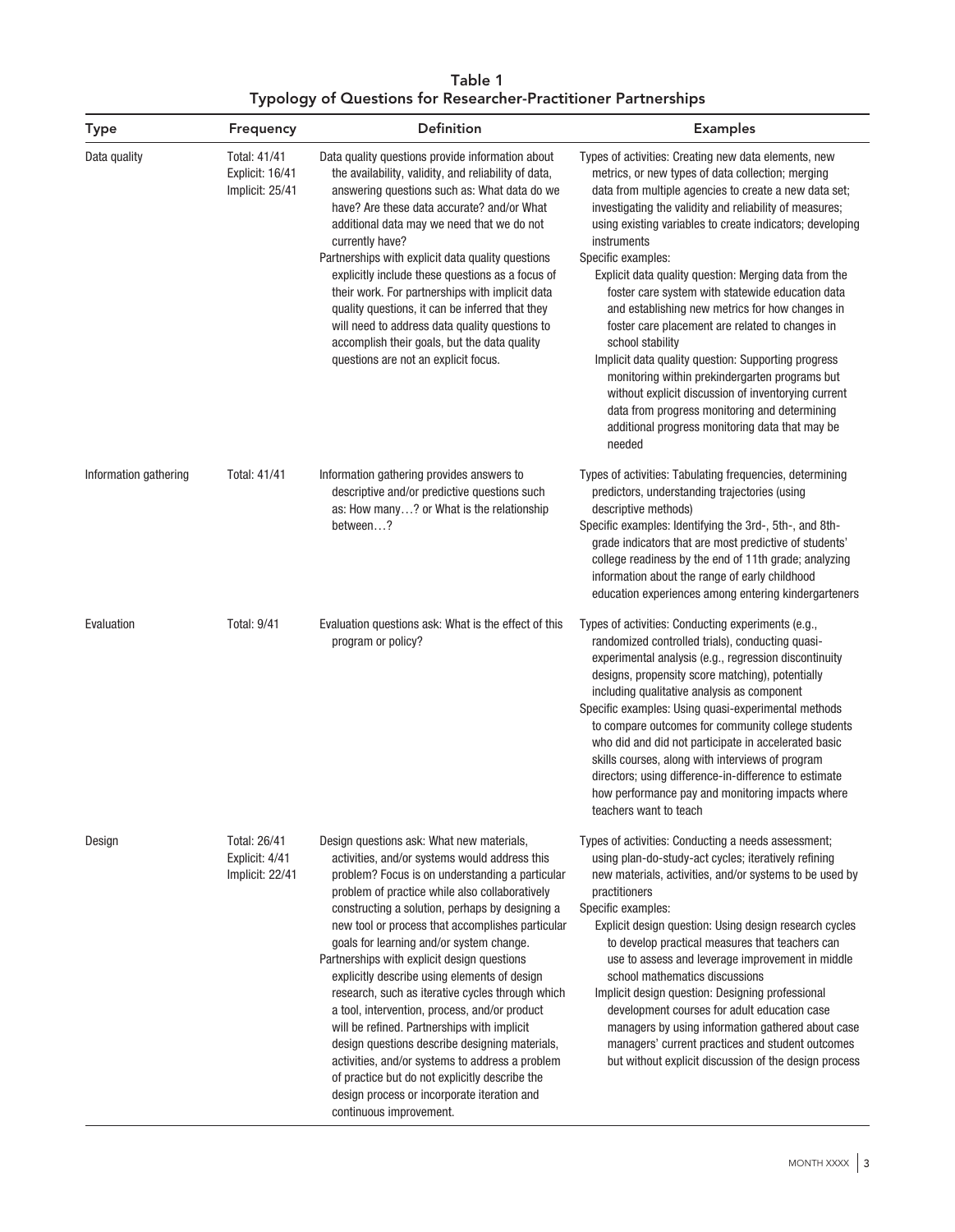policies and practices but not others. In some cases, practitioners may want to understand more about a particular policy or practice but not actually have the power to change that policy or practice directly. In other cases, practitioners may want to answer a question about past policies or practices not because it can directly inform their own future decisions but because they wish for it to inform policy and practice decisions more broadly. Researchers' ability to act on findings in ways that influence policy and practice are typically of this more indirect type. They may publish articles or give presentations that inform national and local conversations about education issues, and they may create new curriculum or tools that are adopted in particular locations. When conducting research within partnerships, researchers' ongoing interactions with practitioners may create opportunities to act in ways that influence policymaking and the implementation of new policies and practices. However, impact from researchers' work still typically requires action from practitioners (e.g., to actually change a policy or adopt a curriculum). We take up these two factors, interest and action, within the context of the four types of research questions mentioned previously—data quality, information gathering, evaluation, and design. Ultimately, answers to these questions about spheres of interest and action impact the utility of pursuing particular questions within partnerships.

#### Methods and Data Sources

To better understand the types of research questions addressed by partnerships, we systematically reviewed the abstracts for the 33 researcher-practitioner partnerships funded by IES and the 8 researcher-practitioner partnerships funded by Spencer as of fall 2016. While these abstracts do not reflect the full picture of partnerships' day-to-day work, they nonetheless provide a useful snapshot of the ways in which partnerships describe their research questions at a particular point in time. The first author developed the initial codes for question types based on prior research, and the codes were collaboratively revised after reading the corpus for disconfirming evidence. The first and fourth authors separately coded the partnerships' research questions as data quality (distinguishing between explicit and implicit, as described more fully later), information gathering, evaluation, and/or design (again distinguishing between explicit and implicit, as described more fully later).<sup>2</sup> Intercoder reliability was initially 73%, with differences most frequently occurring when determining whether data quality questions and design questions were explicit or implicit. The codes were subsequently revised to further distinguish these question types, and initial differences were resolved via consensus.

To augment this analysis of partnerships' questions, we used our own partnership as a case study (Yin, 2009). We collaboratively identified questions of each type that we had pursued, choosing examples of each question type by consensus. Then, from our different perspectives as researchers and practitioners, we offered our reflections on ways in which these questions intersected with our spheres of interest and spheres of action, with the first author drafting an initial write-up and the other authors adding and modifying to more fully incorporate their perspectives.

To ground our discussion and provide context for this case study, we briefly describe the origins and structure of our partnership. Beginning in 2012, the Oregon Department of Education (ODE) and Oregon State University (OSU) began collaborating on a range of projects focused on English learners. Given the large and growing EL population (U.S. Department of Education, 2015) and the stark discrepancies in achievement between ELs and their peers (Fry, 2007), ODE was in the process of embarking on a variety of ambitious initiatives targeting ELs but recognized the need for additional research capacity to ensure success. After collaborating informally on several projects, ODE and OSU formalized our partnership, securing funding from the Institute of Education Sciences in 2014 and the Spencer Foundation in 2016. Monthly partnership meetings are a key structure for our work together, providing opportunities to review overarching questions, share updates on analysis, and discuss implications for policy and practice. Our work to date falls within the category of place-based research alliances (Coburn et al., 2013).

# Question Types

## *Data Quality Questions*

*Features of addressing data quality questions within partnerships*. Across all research, including all research within partnerships, data quality is a crucial consideration. Questions related to data quality may include: First, what data exist that may pertain to questions we would like to answer? Second, are these data accurate? Third, what additional data may we need that we do not currently have? Thus, pursuing data quality questions may involve inventorying data elements; creating new data elements, new metrics, or new data collections; merging data from multiple agencies; investigating the validity and reliability of measures; and/or developing instruments. Often, data quality questions are precursors to other questions that researchers, within and outside of partnerships, would like to address. For example, an IES-funded partnership between the state of Colorado and researchers at the University of Northern Colorado aims to improve educational outcomes for students in foster care. While their main questions focus on information gathering, a crucial first step is to merge educational records from the state department of education with foster care placement records from the state department of human services, creating new data elements to flag changes in foster care placement. Once these elements are created, then partnership members can engage in information gathering to understand the relationship between changes in foster care placement and educational outcomes.

We found that all 41 IES and Spencer partnerships had data quality questions. However, we noticed that some partnerships (16/41) explicitly raised data quality questions in their abstracts (as with the Colorado partnership described previously), while in other cases (25/41), data quality questions were implicit. For example, one Spencer-funded partnership planned to answer descriptive questions about the dramatic expansion of prekindergarten programs in New York City. In addition, the partnership aimed to support progress monitoring in pre-K programs. This undertaking seems to entail a variety of data quality questions, including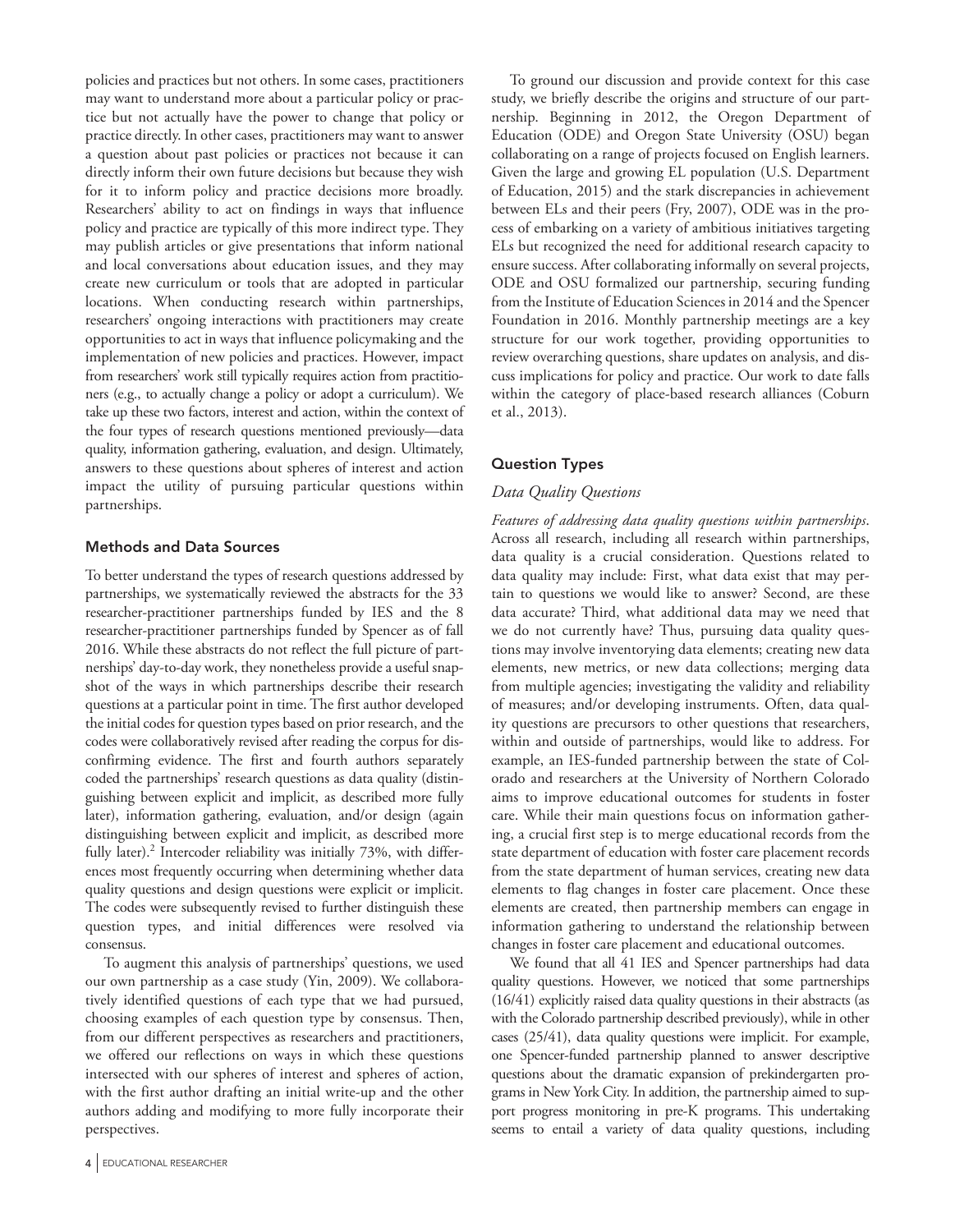determining the types of progress monitoring already underway within pre-K programs (answering the question: What data do we have?) and any additional types of progress monitoring that might be needed (answering the question: What additional data do we need?). However, these data quality questions were not explicitly discussed in the partnership abstract.

While all researchers work to ensure data quality, a key affordance of taking up data quality questions within partnerships is the ongoing involvement of practitioners to ensure that researchers fully understand data elements and their limitations. Practitioners bring deep understanding of existing data. For example, when working with administrative data, researchers working outside a partnership may receive codebooks and have specific opportunities to ask practitioners questions about data elements, particularly at the beginning of a study. In contrast, within a partnership, the ongoing interactions and relationships among researchers and practitioners enable a sustained dialogue about data quality. This is particularly helpful in checking researchers' assumptions about the data they are analyzing and their interpretations of preliminary findings. In addition, when partnerships bring together multiple agencies (as with the Colorado partnership described previously) or multiple divisions within an agency (as in our own partnership), practitioners across these agencies and/or divisions have the opportunity to engage in ongoing dialogue with one another (not just with researchers), potentially developing a deeper understanding of the data each maintains and of ways to improve and leverage that information.

Turning to considerations of interest and action, data quality questions can be of high interest to both researchers and practitioners because they open the door to answering other types of questions. On the other hand, a constraint for data quality questions is that they may have a relatively narrow focus and be specific to the particular education agency's context. In this case, because the findings might be of limited interest to other education agencies and researchers, they may fall lower on the dimension of interest than other questions. However, as with the case of the Colorado partnership focused on youth in foster care, when data quality questions address novel issues, they may be of high interest to both researchers and practitioners within the partnership, as well as the broader communities of researchers and practitioners.

Within the dimension of action, an affordance of data quality questions is that practitioners may have the ability to act on findings related to data quality. For example, if a data element is determined to have validity or reliability concerns or if additional data are needed that had not been collected in the past, practitioners may have the authority to take a variety of steps, such as modifying the data collection in the future. For example, in a partnership between the Strategic Education Research Partnership and Baltimore City Public School System focused on increasing student perseverance and achievement at the middle school level, the partners plan to evaluate the validity and reliability of current measures of student perseverance, and potentially the district may "revise its own data collection and analysis of student perseverance measures."

*A data quality question from our partnership*. A key initial research question for us was: Where do particular instructional program models for ELs, specifically various types of bilingual programs, exist across Oregon? While this initially appears to

be a descriptive, information gathering question, questions of one type often entail questions of another type, as noted earlier. In this case, the first step was to determine whether the state's existing data about instructional program models were valid. This data quality question was of high interest to practitioners because they wanted valid data about program models to guide their future work. In addition, the question was of interest to both researchers and practitioners because if the existing data were valid, that would open the door to asking a variety of other questions, such as information gathering questions about the relationship between instructional program models and student outcomes. Within the dimension of action, practitioners had high ability to act on findings about the validity of the instructional program model variable, either by continuing with current data collection practices if the data were valid or modifying data collection practices if they were not.

As part of Oregon's Title III data collection, districts report information about the instructional program models in which individual ELs are enrolled. When analyzing data to determine which schools had various types of bilingual programs, we uncovered data that seemed implausible. For example, one elementary school reported offering a two-way immersion program to one second grader and one fifth grader. Through triangulation of information from these variables with additional sources, we were able to develop lists of schools in which we could confirm the existence of bilingual programs. However, this exercise and ongoing conversations with practitioners at the district level revealed widespread confusion about the possible codes for EL program models. A work group including EL program staff from various regions of the state revised the program model definitions and codes, and their recommended changes have now been implemented, improving data quality going forward and allowing for the use of the program model variables in future analyses.

If this work had been done outside the context of a partnership, a researcher could have independently uncovered implausible patterns within the program model variable and determined that the variable should not be used for analysis. However, because this work occurred within the context of a partnership, we were able to determine reasons for the implausible patterns, with practitioners taking concrete action to improve data quality in the future. Researchers' ability to act on findings from this question was somewhat more limited in the short term since the lack of valid past data limited possible analyses. However, because defining instructional program models for ELs is a recurring issue for both research and practice (Boyle, August, Tabaku, Cole, & Simpson-Baird, 2015), the work to establish definitions in Oregon has the potential to contribute to conversations in other contexts.

## *Information Gathering Questions*

*Features of addressing information gathering questions within partnerships*. Information gathering is central to the work of partnerships. All 41 partnerships funded by IES and Spencer describe at least one information gathering question. Information gathering typically involves using a variety of methods, such as surveys, interviews, and multivariate regression, to address the first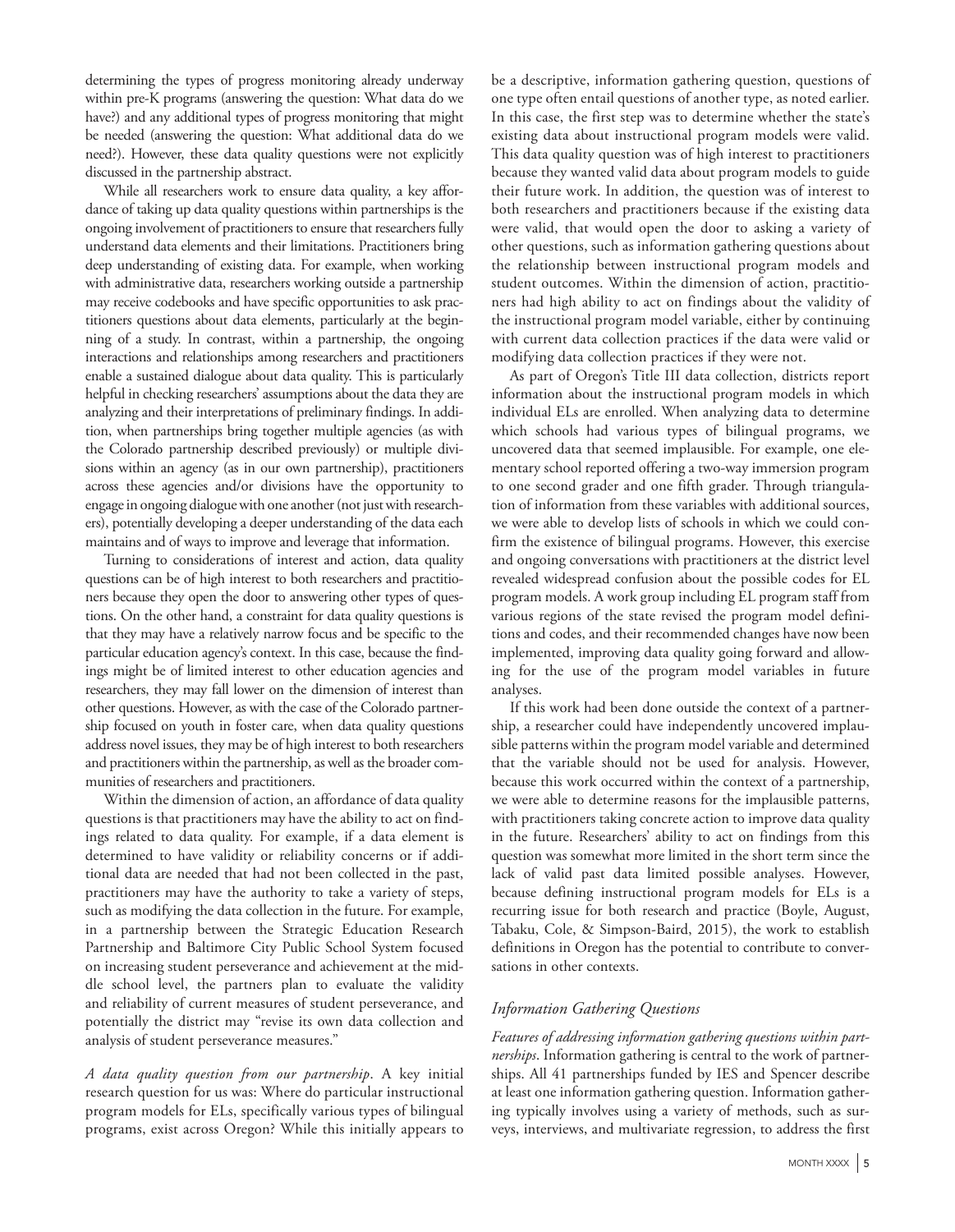question in the NRC typology: What is happening? However, as noted earlier, questions of one type often entail questions of another type, and information gathering could occur as part of pursuing an evaluation or design question. For example, qualitative case studies could provide information to augment an evaluation of a program or policy, potentially addressing the third question in the NRC typology: Why or how is the effect happening?

Information gathering is likely so prevalent within partnerships because it serves as a necessary first step for developing a deep understanding of the broader problem of practice under investigation. Information gathering thus facilitates further work, such as effectively evaluating initiatives related to the problem or practice and/or crafting thoughtful solutions. Often partnerships' information gathering questions appear consistent with the "Exploration" category in IES's goal structure, focused on identifying malleable factors associated with student outcomes. Partnerships are committed to working together toward a lofty goal, such as improving student outcomes, but recognize that there need to be a variety of incremental steps toward this ultimate goal, with a crucial component being an analysis of the current reality through information gathering.

A key type of information gathering in which many partnerships have engaged is determining predictors of later outcomes, with the goal of using these analyses to develop early warning indicators. For example, the Los Angeles Educational Research Initiative and Baltimore Education Research Consortium have begun to analyze predictors of college enrollment (Durham et al., 2015; Phillips et al., 2015).

In some cases, information gathering involves simple tabulations, but more often, it involves newly created variables or data merged from multiple sources that were previously unavailable. For example, an IES-funded partnership between the University of Maryland and District of Columbia Public Schools is linking student assessment data with data from the district's online learning platform to explore correlations between students' use of the platform and academic achievement.

Because information gathering questions encompass such a wide range of topics and methodological approaches, it is challenging to generalize about the level of interest and action that these questions spark. As the previous examples illustrate, answers to information gathering questions can be of high interest to practitioners because they can illuminate patterns that were previously not visible within topics of crucial importance to the agency's work. To the extent that the questions are of interest to other education agencies and the broader research community as well—for example, by addressing questions not already extensively studied elsewhere or allowing for new research methodologies to be employed—they also have the potential to be of high interest to researchers within the partnership as well, potentially leading to publications. Again, because of the broad range of information gathering questions, the extent to which researchers and practitioners can act on findings from these questions seems highly variable. As noted previously, many agencies have drawn from findings about predictors of later outcomes to develop early warning indicator systems that administrators use to identify students in need of support (Phillips et al., 2015). However,

it may be more difficult to act on findings from other types of information gathering questions, such as when practitioners' ability to act is constrained by financial considerations or federal policies. For example, in the D.C. partnership exploring the relationship between blended learning and student outcomes, practitioners would have difficulty acting on findings if funding for blended learning was reduced or eliminated.

*Example of an information gathering question from our partnership*. A key information gathering question that we explored in the early stages of our partnership was: How long does it take English learners in Oregon to attain English proficiency and exit EL services (a process known as EL reclassification)? This question is of interest for a variety of reasons, including informing targets that states must set for the proportion of ELs who make progress toward achieving English proficiency each year. Because it had been addressed in a growing number of state and local contexts (e.g., Haas, Tran, Huan, & Yu, 2015; Slama, 2014; Thompson, 2017; Umanksy & Reardon, 2014), it was of somewhat less interest to researchers than other possible questions; however, because practitioners needed to know the answer in their particular context, this question was still of high interest to them. Using discrete-time survival analysis, we found that the median time necessary for students who entered Oregon schools as English learners in kindergarten to attain English proficiency and exit EL status was between five and six years. However, there was substantial variation in time to reclassification related to factors such as initial English proficiency level and special education participation.

Practitioners and researchers have used findings from this question to inform a variety of policy conversations within the state and beyond. For example, recent state legislation required the state to adopt a Long-Term English Learner (LTEL) definition (OR-HB3499). Analysis we conducted showed that after seven years, less than half of students who entered Oregon schools scoring at the beginning English proficiency level in kindergarten had been reclassified. Stakeholders drew on this analysis to advocate that the state should not consider a student to be an LTEL until they have been enrolled in Oregon schools for at least seven years. Because of the large body of existing literature on time to reclassification, we have not attempted to publish these findings. However, partnership researchers drew on these findings when writing comments on provisions related to EL reclassification in draft regulations for the Every Student Succeeds Act (ESSA).

## *Evaluation Questions*

*Features of addressing evaluation questions within partnerships*. The third type of research question that partnerships might explore is evaluation, answering questions such as: What is the effect of this policy or program? Many analyses for evaluation questions employ quasi-experimental or experimental methods, though many involve qualitative methods as well. Evaluation questions were the least common question type among IES- and Spencerfunded partnerships, with 9 out of 41 partnerships including evaluation questions. Some partnerships focus on using existing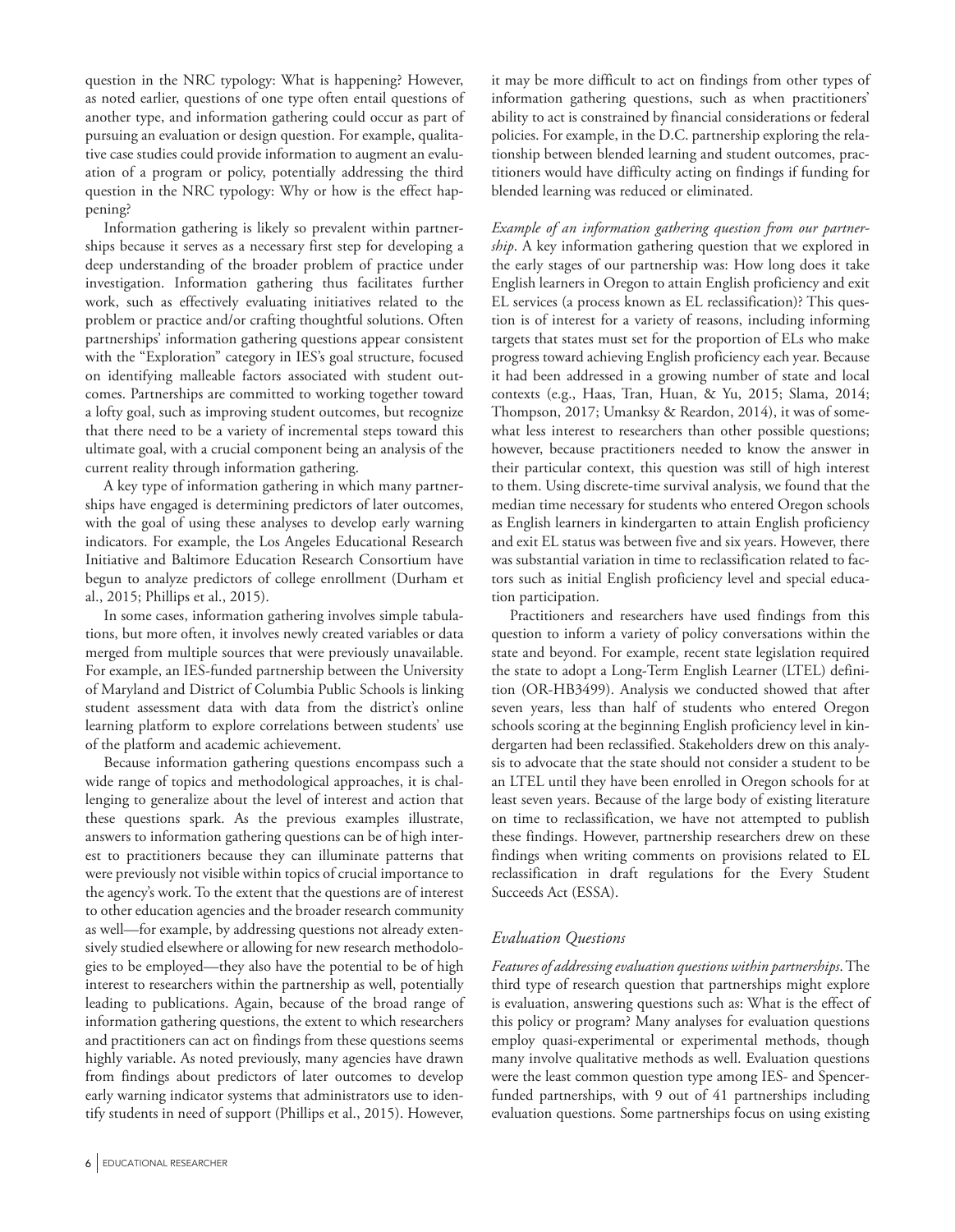administrative data to evaluate the effectiveness of a program or policy. For example, in one IES-funded partnership, researchers from RAND and Texas A&M are collaborating with the Texas Higher Education Coordinating Board to evaluate efforts to improve developmental education in two- and four-year postsecondary institutions in the state, using quasi-experimental methods.

In other cases, partnerships use experimental methods to evaluate an intervention that may have been designed by researchers or co-designed by researchers and practitioners. For example, the vocabulary intervention Word Generation was developed within the context of the Strategic Education Research Partnership (SERP) in Boston and then evaluated via experiments within a wider set of districts connected to SERP (Lawrence, Crosson, Pavé-Blagoev, & Snow, 2015). In this case, the evaluation used new data collected specifically to analyze relatively short-term (same-year) outcomes of a recently implemented program.

The long-term, collaborative nature of partnerships creates a variety of affordances for pursuing evaluation questions. First, ongoing interactions between researchers and practitioners ensure that practitioners have continued input into how the evaluation unfolds, with information gathering helping to shape evaluation design in all partnerships reviewed here. In addition, the ongoing, collaborative nature of partnerships, with multiple opportunities for discussion of findings in progress, ensures that practitioners understand the nuances of evaluation findings more deeply than if they simply receive a report at the conclusion of a study. By understanding the findings more deeply, practitioners are then more invested in acting on and disseminating the findings.

Evaluation questions are often of high interest to practitioners, in part because their answers can directly inform decisions about resource allocation. From a research perspective, evaluation questions may be of high interest as well, in part because the methodology used to answer these questions, including quasi-experimental or experimental methods, often has high prestige within the academy. Researchers may have clear paths to publication for findings emerging from these causal questions if the questions are clearly of relevance outside the context of the partnership. In addition, proposals for experimental or quasi-experimental studies may appeal to federal and foundation funding sources. The extent to which practitioners can act based on findings from evaluation questions is variable, however, depending on whether the policy or practice evaluated is something over which practitioners exercise direct or indirect control. Some evaluations may involve policies dictated by federal or state legislation, over which practitioners have little direct control. In other cases, such as the evaluation of Word Generation, practitioners and researchers have the ability to immediately act on research findings to modify the curriculum and its implementation.

*Example of an evaluation question from our partnership*. In our own work, one evaluation question we have explored is: What are the effects of English learner reclassification on student outcomes, and what is the variation in these effects across districts? Our aim was to evaluate the reclassification policies operating in the state as well as the services provided to students before and after reclassification. This question is of high interest to both researchers and practitioners because it addresses an issue with significance both locally and nationally and fills a gap in the research literature. However, as discussed in more detail in the following, practitioners had limited ability to act on research findings.

For this analysis, we used a multisite regression discontinuity design. First, in each district, we estimated the effect of attaining the state's test-based reclassification criteria on actually being reclassified. Then we used this as an instrument to estimate the effect of reclassification on later outcomes in each district. Finally, we used meta-analysis to determine the average statewide reclassification effect as well as variation in this effect across districts (Cimpian, Thompson, & Makowski, 2017). We found wide variation among districts in the extent to which attaining the state's test-based reclassification criteria actually led to reclassification. We also found wide variation in the effect of reclassification on later outcomes.

This study was the first to examine variation in reclassification effects across districts within the same state. Because prior literature using quasi-experimental methods had tended to find negative or null effects of reclassification on later outcomes (Robinson, 2011; Robinson-Cimpian & Thompson, 2016; Umansky, 2016), these findings made a contribution to the research literature by demonstrating that reclassification effects can vary substantially, even among districts within the same state. In addition, this study was valuable in employing new advances in multisite regression discontinuity designs.

However, practitioners' ability to act on research findings was limited for a variety of reasons. First, reclassification policy in the state was undergoing a major overhaul due to external factors, including a shift to a new English language proficiency assessment and the implementation of ESSA. Other features of our study also limited the extent to which it provided directly actionable information to practitioners. First, to examine long-term outcomes, we use data that span many years. When we consider reclassification effects on graduation, for example, we analyze data from cohorts of students who were in ninth grade as early as 2006–2007. In the interim between when these students were in high school and today, many districts have made substantial changes in their services for ELs. Second, rigorous quasi-experimental methods such as those we employed have limitations regarding the population for whom effects can be estimated. For example, we cannot estimate reclassification effects in districts with very small numbers of ELs or effects in districts where attaining the state criteria has a weak relationship to actually being reclassified. From the state's perspective, it is useful to know that reclassification effects varied across districts in the past. However, this knowledge provides only limited guidance in crafting new reclassification policies, particularly since ESSA requires substantial changes in this area.

## *Design Questions*

*Features of addressing design questions within partnerships*. The previous three question types—data quality, information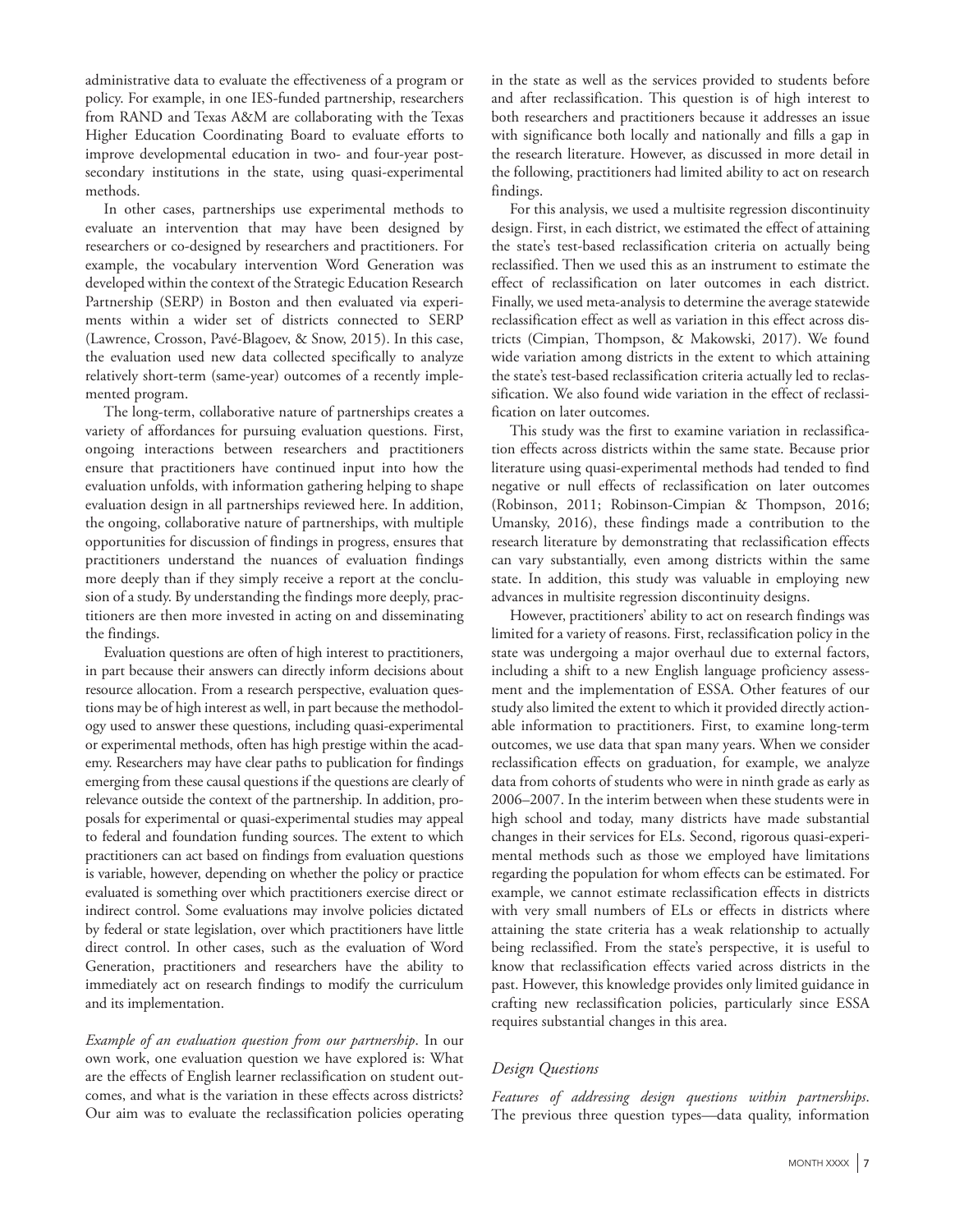gathering, and evaluation—typically focus on understanding past or current reality within education agencies. In contrast, the final question type—design questions—is future oriented. Researcher-practitioner partnerships focused on design questions work to understand a particular problem of practice while also constructing a solution (Edelson, 2002), perhaps by designing new materials, activities, or processes that accomplish particular goals for learning and/or system change.

In our analysis of research questions across partnerships, we found that many partnerships (26/41) described a goal of using research findings to design something, such as professional development or new accountability metrics. However, in only 4 of these 26 cases did partnerships explicitly describe elements of the design process, illuminating how research findings would be used to inform the design of materials, activities, or systems. These four partnerships explicitly described ways in which they would use elements of design research, such as iterative cycles of continuous improvement. We categorized these partnerships as having explicit design research questions. For example, researchers from Vanderbilt and the University of Washington have long been collaborating with a school district to improve middle school math learning (Rosenquist, Henrick, & Smith, 2015). In their Spencer-funded work, they now are using design research cycles to develop practical measures that teachers can use to assess discussions in math classrooms.

Twenty-two other partnerships seemed to have implicit design research questions, with a goal of designing something but without explicit discussion of the design process. For example, an IES-funded partnership between AIR, the New York State Department of Education, and the Literacy Assistance Center aimed to improve adult education case managers' use of data to make decisions, using the results of information gathering to design professional development materials for case managers. The fact that the partnership's abstract did not discuss the design process could simply be due to limited space. However, the fact that more than half of partnerships described designing something without describing the design process indicates a potential area of need, as we discuss in more detail later.

Design questions have the potential to be of high interest to both practitioners and researchers, facilitating innovation within key areas and producing potentially novel solutions to problems. In addition, design questions require that partnerships members have the ability to act on the basis of research findings, often implementing and refining particular approaches, tools, or processes in iterative cycles. However, as Peurach (2016) describes, education's impact infrastructure—for evaluating the effects of programs—is substantially more robust than its improvement infrastructure—for designing and refining innovations. Therefore, researchers and practitioners may have limited experience and training in continuous improvement processes and other elements of design research.

*Example of a design question from our partnership*. Our own work has uncovered design questions that we are now exploring. In analyzing the time necessary for ELs to be reclassified as English proficient, we were struck by the low likelihood of reclassification

for English learner students with disabilities (ELSWDs). We conducted a variety of analyses to answer information gathering questions, such as: How does likelihood of identification for special education compare for students ever classified as English learners and students never classified as English learners, and how does this vary by disability type (Umansky, Thompson, & Díaz, in press)? We also began conducting interviews with district and school staff to understand their experiences with ELSWDs, particularly how their district has approached reclassification for these students. We are now in the process of launching a design research project, partnering with several districts to more fully understand how to determine when an English learner with a disability has attained English proficiency and should no longer receive EL services. As part of this work, we anticipate piloting new tools and/or processes for reclassifying ELSWDs and engaging in cycles of inquiry to refine these tools.

## The Hybrid and Iterative Nature of Partnership Research

In our own work, we have experienced the ways in which data quality, information gathering, evaluation, and design are interconnected, and we naturally circle from one question type to another. For example, our information gathering about the time necessary for English learners to be reclassified led to more information gathering about special education identification among English learners, which has now led to a design research question about how to determine when EL students with disabilities have attained English proficiency and should be reclassified. Given the long-term nature of researcher-practitioner partnerships, a key benefit of work within partnerships is this ability to quickly move from one type of research question to another, building a cumulative knowledge base and relationships that shape future work together. As others have pointed out, given the high turnover, political tensions, and shifting priorities typical within education agencies, partnerships can provide continuity and sustained focus on a topic (e.g., Snow, 2015).

The hybrid and iterative nature of research within partnerships has several implications for partnership development and funding. First, because we cannot completely predict the course of our joint research far in advance, we have found it important to involve researchers and practitioners with a range of expertise, both in research methodologies and content areas, and expand our team in response to evolving needs. For example, as our research has become more focused on English learner students with disabilities, we have incorporated agency staff who oversee special education at the state level into our monthly meetings. Second, the need for partnerships to evolve in response to emerging concerns from practitioners and in response to sudden shifts in the policy landscape suggests a need for funders to anticipate this and allow for reexamination of priorities and activities over time.

#### Conclusion

For partnerships to succeed in the long term, they must find ways of working that meet the needs of both researchers and practitioners. Our examination of research questions addressed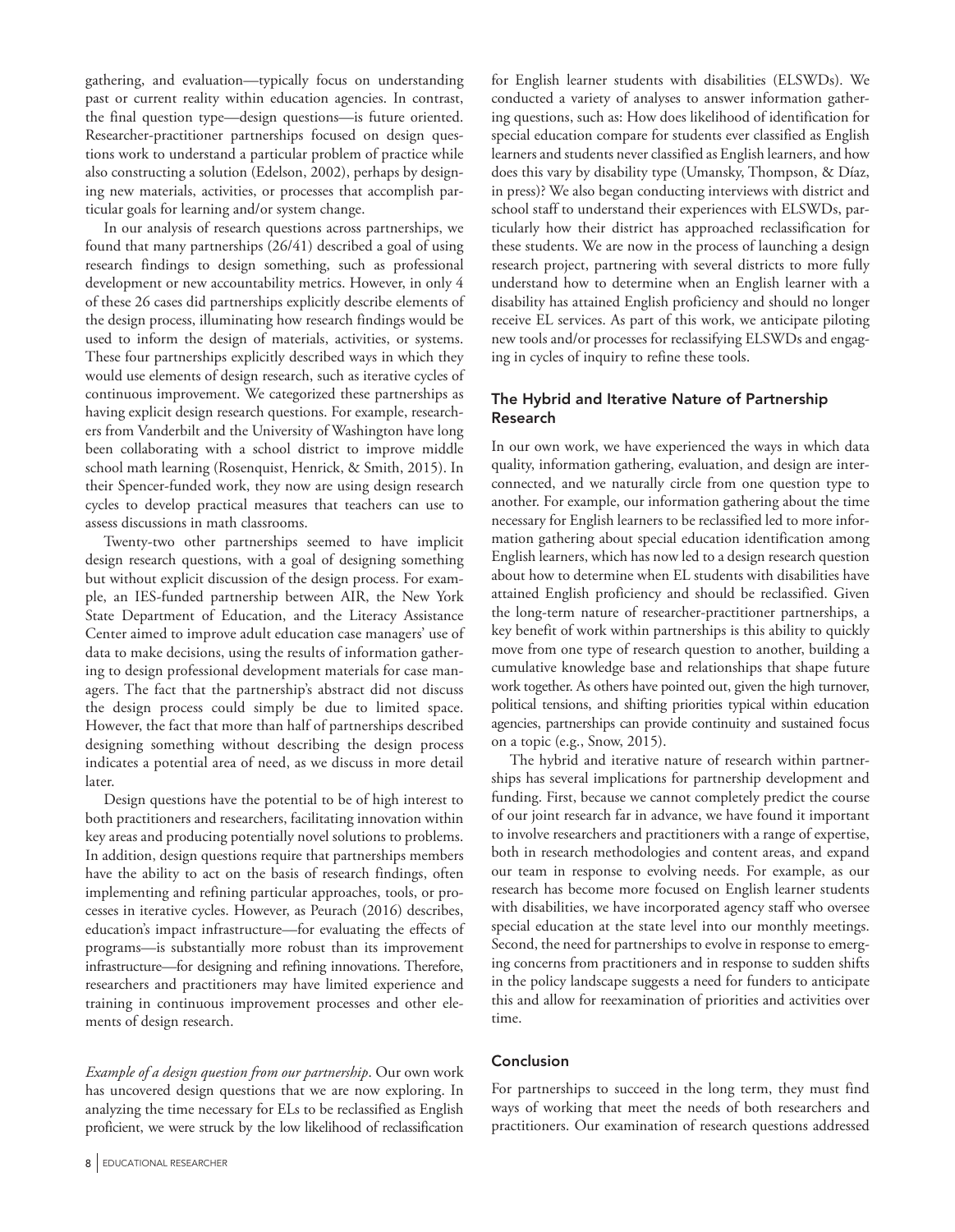by partnerships highlights several patterns. First, data quality is a concern among all partnerships, but in some cases this concern is explicit, and in other cases it is implicit. Our own partnership has shown us the value of making data quality questions an explicit focus of our work. For example, improvements to the data collected about the program models in which ELs are enrolled will facilitate research and technical assistance going forward. Data quality questions typically are not a focus of research proposals (except for specific measurement studies). However, because practitioners are often well positioned to act on findings from data quality questions and because improvements in data quality, such as merging data held by different agencies, have substantial long-term benefits to both research and practice, there may be value in encouraging partnerships to explicitly attend to these questions. Second, information gathering is a focus of all partnerships. However, although most partnerships want to use the information they gather to design something, few partnerships seem to have an explicit vision of how they will move from information gathering to design. This suggests that partnerships may benefit from involving colleagues with experience in design research. Finally, evaluation questions are a less common focus of partnerships, and perhaps funders could consider ways to support partnerships in moving from information gathering to evaluation.

In addition, we see a need to further reshape incentive structures for researchers, which would in turn reshape the constraints and affordances of taking up particular question types. Others have argued that relevance to practice should serve as a key criterion for defining what constitutes rigorous research (Gutiérrez & Penuel, 2014), and as noted earlier, funders typically require research proposals to address significance to practice. However, further action could be taken by universities to encourage researchers to truly engage in mutualistic, long-term collaborations with practitioners. For example, many universities expect faculty to publish and present with graduate students. Following this model, faculty could also be expected to publish and present with practitioners, indicating practitioner collaborators within their CVs, just as they do with graduate students. Furthermore, during the tenure review process, in addition to seeking input from students, committees could also seek input from practitioners with whom faculty have collaborated. By more formally rewarding faculty for true collaboration with practitioners, faculty's spheres of interest could potentially widen to overlap more extensively with practitioners' spheres of interest.

As partnerships select research questions to pursue (within the problem of practice they have already identified), we suggest that it may be useful to consider: (a) *sphere of interest*: To whom is this question interesting? and (b) *sphere of action*: How could we act on what we learn from answering this particular question? When partnerships are establishing their research agendas, either at the outset of the partnership or as the partnership evolves over time, members of the partnership could explicitly reflect on these two dimensions. For example, during an agenda-setting meeting, partnership members could first list out potential research questions to pursue, potentially categorizing the questions as data quality, information gathering, evaluation, and design. Then, for each potential research question, partnership members could collectively answer the questions about interest

and action listed previously. Finally, members could reflect on which research questions seemed to be of high interest and also highly actionable for both the researchers and the practitioners. This process could also reveal gaps in the partnership's membership. For example, if researchers and practitioners both found a question of high interest but no current member of the partnership had the ability to directly act on answers to the question, practitioners could potentially brainstorm whether additional colleagues could be brought into the partnership whose spheres of action would enable them to directly act on research findings. Explicitly considering the extent to which possible questions are of high interest and are actionable for both researchers and practitioners may increase the likelihood that the needs of both parties will be met and that partnerships can truly serve as a tool for meaningful improvement in education.

#### **NOTES**

This research was supported by the Institute of Education Sciences, U.S. Department of Education, through Grant R305H140072 to Oregon State University and by the Spencer Foundation. The opinions expressed are those of the authors and do not represent views of the funders. We thank the practitioners and researchers who collaborated with us in the researcher-practitioner partnerships through which this work was conducted and who provided invaluable insights.

1 For information about the Institute of Education Sciences researcher-practitioner partnership grant program, see: https://ies .ed.gov/ncer/projects/program.asp?ProgID=81. For information about the Spencer research-practice partnership program, see: http://www .spencer.org/research-practice-partnership-program-statement.

2 These abstracts are publicly available at: http://ies.ed.gov/ funding/grantsearch and http://www.spencer.org/research-practicepartnership-past-grantees.

#### **REFERENCES**

- Boyle, A., August, D., Tabaku, L., Cole, S., & Simpson-Baird. (2015). *Dual language education programs: Current state policies and practices*. Washington, DC: U.S. Department of Education.
- Cimpian, J. R., Thompson, K. D., & Makowski, M. (2017). Evaluating English learner reclassification policy effects across districts. *American Educational Research Journal*, *54*(S1), 255S–278S.
- Coburn, C. E., & Penuel, W. R. (2016). Research-practice partnerships in education: Outcomes, dynamics, and open questions. *Educational Researcher*, *45*(1), 48–54.
- Coburn, C. E., Penuel, W. R., & Geil, K.E . (2013). *Research-practice partnerships: A strategy for leveraging research for educational improvement in school districts*. New York, NY: William T. Grant Foundation.
- Conaway, C., Keesler, V., & Schwartz, N. (2015). What research do state education agencies really need? The promise and limitations of state longitudinal data systems. *Educational Evaluation and Policy Analysis, 37*(1S), 16S–28S.
- Donovan, M. S., Wigdor, A. K., & Snow, C. E. (Eds.). (2003). *Strategic education research partnership*. Washington, DC: National Academies Press.
- Durham, R. E., Bell-Ellwanger, J., Connolly, F., Robinson, K. H., Olson, L. S., & Rone, T. (2015). University-district partnership research to understand college readiness among Baltimore City students. *Journal of Education for Students Placed at Risk, 20*(1–2), 120–140.
- Edelson, D. C. (2002). Design research: What we learn when we engage in design. *Journal of the Learning Sciences*, *11*(1), 105–121.